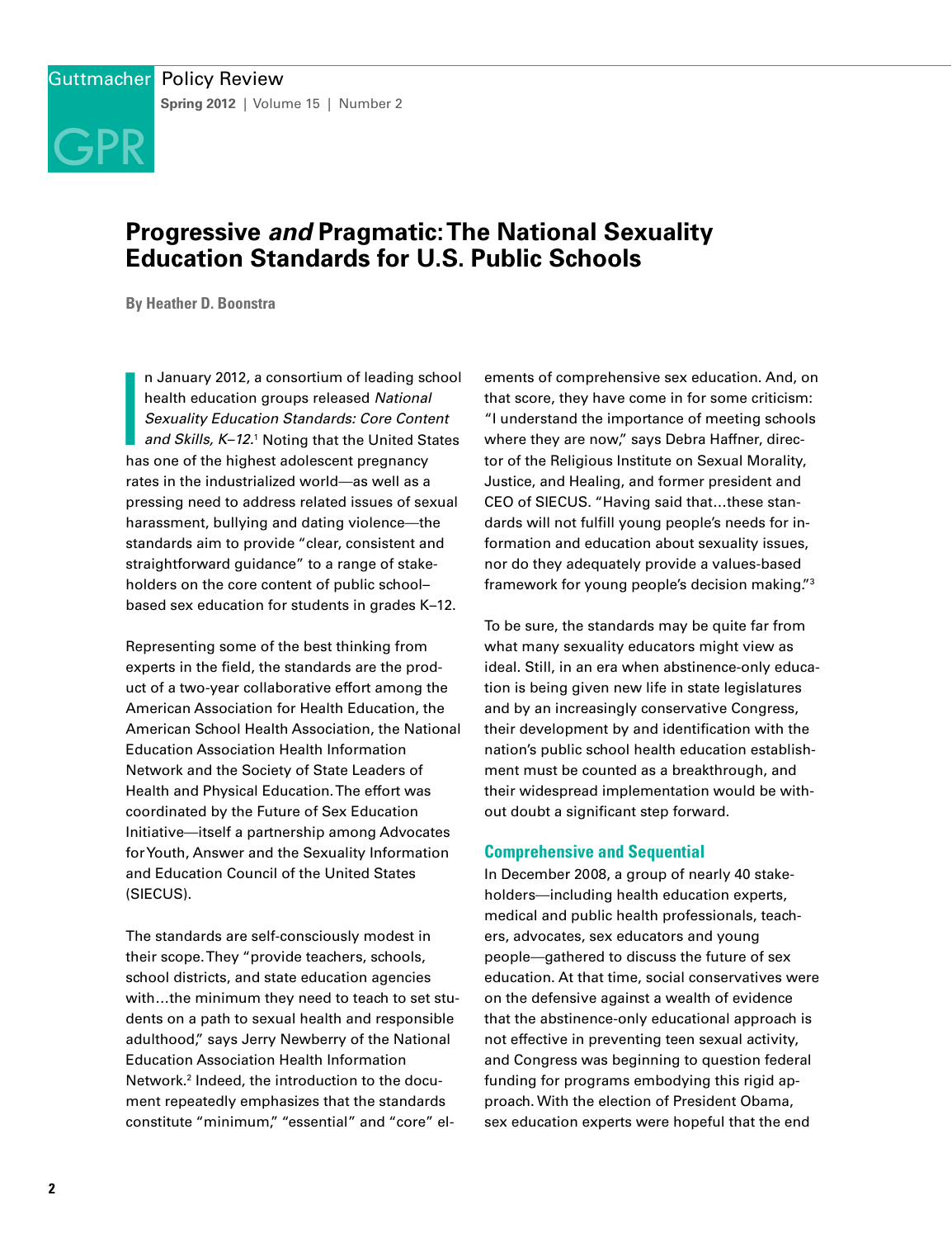of federal funding for abstinence-only programs was near, and they began to envision a time when schools would be willing and able to implement more comprehensive sex education. At the end of a two-day meeting, the group concluded that parents, teachers and schools needed guidance on the minimum, core elements for sex education in schools. Subsequently, a partnership of the nation's leading school health education organizations was formed to provide a framework for instruction and student assessment.

The result of this work was the creation of the National Sexuality Education Standards, which are organized by grade and by topic and address seven key areas:

- anatomy and physiology;
- puberty and adolescent development;
- identity: fundamental aspects of people's understanding of who they are;
- pregnancy and reproduction: how pregnancy happens and decision-making to avoid a pregnancy;
- STIs and HIV: understanding and avoiding HIV and other STIs, including how they are transmitted, their signs and symptoms, and the importance of testing and treatment;
- healthy relationships: successfully navigating changing relationships among family, peers and partners; and
- personal safety: identifying and preventing harassment, bullying, violence and abuse.

Under each of these topics, the standards outline a set of performance indicators—of both the knowledge and the skills students should have by the end of grades two, five, eight and 12. While not a curriculum per se, these indicators are sequential and progress with increasing depth and complexity as the child develops into an adolescent. For example, under the topic of STIs and HIV, the standards include one indicator for the end of fifth grade; nine indicators for the end of eighth grade (including that students

should be able to "analyze the impact of alcohol and other drugs on safer sexual decision-making and sexual behaviors" and "describe the steps to using a condom correctly"); and 12 indicators for the end of 12th grade (including that students should be able to "describe common symptoms of and treatments for [STIs], including HIV"). Similarly, under the topic of healthy relationships, the standards include four indicators for the end of the second grade (including "describe the characteristics of a friend"), whereas for the end of the eighth grade, they list 13 indicators (including "compare and contrast the characteristics of healthy and unhealthy relationships," "demonstrate effective ways to communicate personal boundaries and show respect for the boundaries of others" and "describe the advantages and disadvantages of communicating using technology and social media").

# **Limitations…**

Despite evidence of its effectiveness on a range of healthy behaviors,<sup>4,5</sup> public schools currently devote little time to sex education during the school year: A median total of six hours in middle school and eight hours in high school is dedicated to instruction in HIV, pregnancy and STI prevention.<sup>6</sup> Moreover, sex education in schools has become increasingly limited over the last few decades. Between 1995 and 2002, as federal funding for abstinence-only education grew exponentially, the proportion of U.S. teens who had received any formal instruction about birth control methods declined sharply, while the proportion who received only information about abstinence more than doubled.<sup>7</sup> According to the U.S. Centers for Disease Control and Prevention (CDC), public school instruction on HIV, STI and pregnancy prevention appears to be stagnating.8 Between 2008 and 2010, the proportion of public schools teaching the CDC's suggested prevention topics did not increase in any of the 45 states surveyed and, in fact, declined in many.

The standards, widely implemented, would begin to address these gaps in a meaningful way. Still, Haffner makes the case that they fall short of what young people want and need. "I was somewhat surprised to see that the following words appear nowhere in the new *Standards:*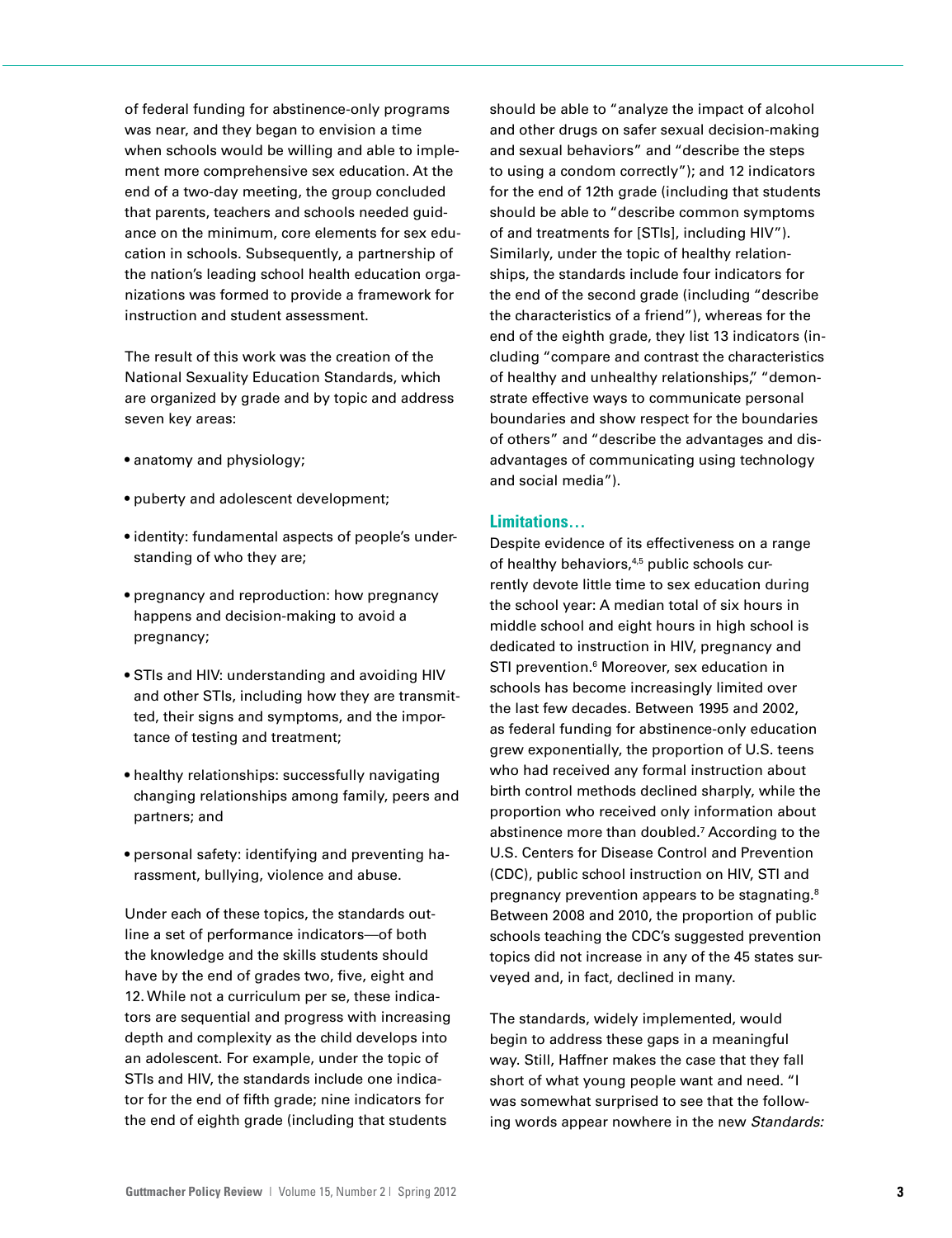pleasure, desire, kissing, masturbation, fantasy, dysfunction….As a minister, I am most distressed that the words love, parenthood…and marriage preparation also do not appear anywhere in the document.…Perhaps my greatest concern about the new *Standards,* however, is that the goal of sexuality education in helping create sexually healthy adults is completely missing."3

Indeed, the new U.S. standards stand in stark contrast to the avowedly "rights-based" and "sex-positive" Standards for Sexuality Education in Europe,<sup>9</sup> a holistic approach to comprehensively helping young people grow into sexually healthy adults that many sexuality educators might view as the global gold standard. Developed by a group of 20 experts from nine European countries, the European standards build on the experiences of countries that have a long tradition in providing sex education and were designed to guide the World Health Organization's European region (see box).

#### **…or Strengths?**

The intentional limitations of the U.S. standards may be their greatest strength, however, for two separate but interrelated reasons. First, the standards were specifically designed to be practical, rather than revolutionary, and are a serious attempt to pave the way for widespread implementation of sex education in U.S. public schools. Representing something of a floor rather than a ceiling, they recognize the limited time, teacher preparation and resources typically devoted to sex education, and outline the basics of what students should know and what skills they should have. Released in conjunction with a series of white papers on the workings of the public education system and school health education,<sup>10,11</sup> the standards are grounded both in an understanding of how education policy is made in this country and in scientific theories about how children and young people develop and learn. And, importantly, they have the buyin of the school health education establishment. The National Sexuality Education Standards are complementary and similar in structure to the National Health Education Standards, which have been adopted by most states. As such, the sex

education standards could be easily slotted under the more general health education rubric.

Second, the standards would appear to meet Americans where they are. Most U.S. adults are conservative, but pragmatic: According to a 2004 nationally representative survey of nearly 1,800 adults 18 and older (including an oversampling of more than 1,000 parents), the majority of adults would like adolescents to wait until they are at least 18 before having sex, but few believe adolescents will actually wait that long.12 Consistent with this finding, nine in 10 believe it is very or somewhat important to have sex education as a part of the school curriculum. Asked which topics should be included in sex education programs, 87–98% of adults say students should receive information on waiting to have sex; HIV and other STIs; pregnancy prevention, including how to use and where to obtain contraceptives and condoms; and how to talk with parents or partners about sex and relationships.

# **Right for the Times**

Finally, the standards may be all the traffic will bear politically. Across the nation, sex education policy is far from settled. By the end of the Bush administration, the era of abstinence-only education—a decade or so during which the federal and state governments spent well over \$1.5 billion on education programs focused solely on promoting abstinence—appeared to be over. But proponents of abstinence-only education continue to rigorously press their case.

Two pieces of legislation speak to this tug-andpull in the policy debate. In November 2011, Sen. Frank R. Lautenberg (D-NJ) and Rep. Barbara Lee (D-CA) introduced the Real Education for Healthy Youth Act, which would provide young people with "the information and skills [they] need to make informed, responsible, and healthy decisions in order to become sexually healthy adults and have healthy relationships." Although not explicitly tied to the new national standards, the bill goes in their direction, by providing funding for medically accurate and age-appropriate comprehensive sex education to adolescents and young adults. These programs would address a range of topics—similar to those outlined in the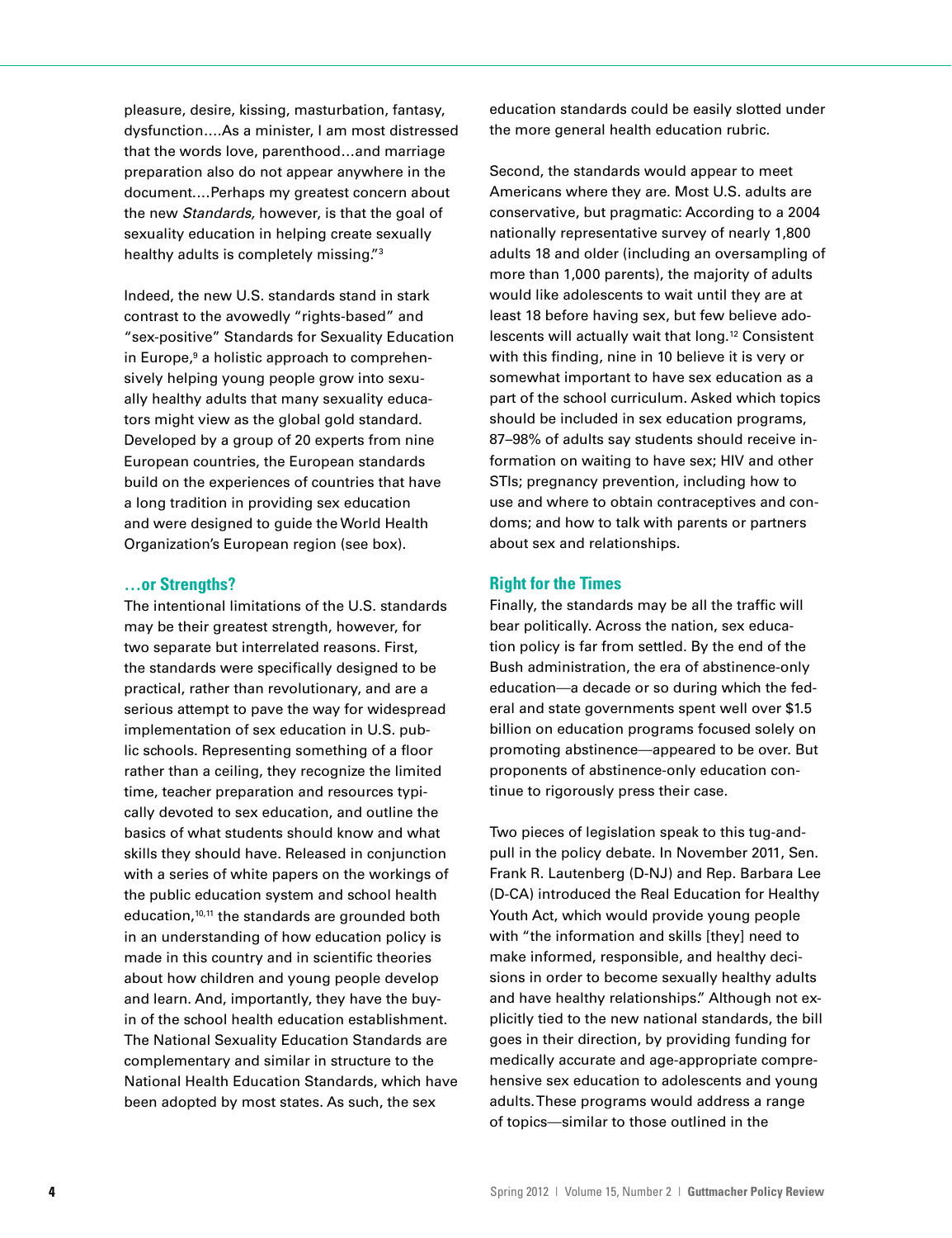# **Standards for Sexuality Education in Europe**

*In October 2010, the World Health Organization Regional Office for Europe and the Federal Centre for Health Education (BZgA) in Germany launched the Standards for Sexuality Education in Europe.9 The European standards are similar to the U.S. national standards, in that both provide an overview of the specific topics that should be covered by schools for individual age-groups. In addition, both take a developmental approach to sex education, with certain topics introduced at certain ages. But whereas the U.S. national standards are focused on "health promotion, including both abstinence from and risk reduction pertaining to unsafe sexual behaviors,"1 the European standards embrace a positive interpretation of sexuality, based on the premise that all people are sexual beings and therefore are entitled to information and education, as well as the right to express and enjoy their sexuality.*

*Although the European standards include such topics as HIV, unwanted pregnancies and sexual violence, these are embedded in a more holistic approach that focuses on the selfdetermination of the individual and people's responsibility for themselves and others, rather than on problems and risks.*

*This rights-based or holistic approach to sex education is concretized in the European standards. Organized by age-group and topic area, the European standards include eight themes: the human body and human development; fertility and reproduction; sexuality; emotions; relationships and lifestyles; sexuality, health and well-being; sexuality and rights; and social and cultural determinants of sexuality. Under each of these themes is a list of indicators—the knowledge, skills and attitudes children and adolescents* 

*should acquire by certain ages. Some of these indicators are highlighted, indicating that they are the "minimum standards" that need to be covered by sex education. Other indicators (not highlighted) are optional. For example, under the "sexuality, health and well-being" theme, the European standards list nine indicators that children should know by age 12 (including information on "symptoms, risks and consequences of unsafe, unpleasant and unwanted sexual experiences [such as STIs, HIV and unintended pregnancy]" and skills to "take responsibility in relation to safe and pleasant sexual experiences for oneself and others"), 17 indicators by age 15 (including the skill to "obtain and use condoms and contraceptives effectively") and 10 indicators for young people 15 and older (including the skill to "ask for help and support in case of problems").*

standards—from anatomy and physiology to healthy relationships, from dating violence to gender roles and identity. They would also provide information about the importance of abstinence and contraceptive use for the prevention of unintended pregnancy, HIV and other STIs.

On the other side of the debate, Sen. Lindsey Graham (R-SC) and Rep. Randy Hultgren (R-IL) have introduced legislation that would reestablish "risk avoidance" through sexual abstinence as the federal government's priority in this area. The Abstinence Education Reallocation Act would provide \$110 million in competitive grants to community-based organizations that provide education that has "as its sole purpose teaching of the skills and benefits of sexual abstinence as

the optimal sexual health behavior for youth." Funded programs must teach the "clear advantage of reserving human sexual activity for marriage" and the "superior health benefits of sexual abstinence." Importantly, any information provided on contraception must not "exaggerate its effectiveness in preventing [STIs] and pregnancies."

Meanwhile, existing federal policy reflects both points of view. In FY 2012, Congress provided \$180 million for medically accurate and age-appropriate sex education programs. Of that, \$75 million was for the Personal Responsibility Education Program—the mandatory grant program that goes mostly to states for programs that educate adolescents about both abstinence and contracep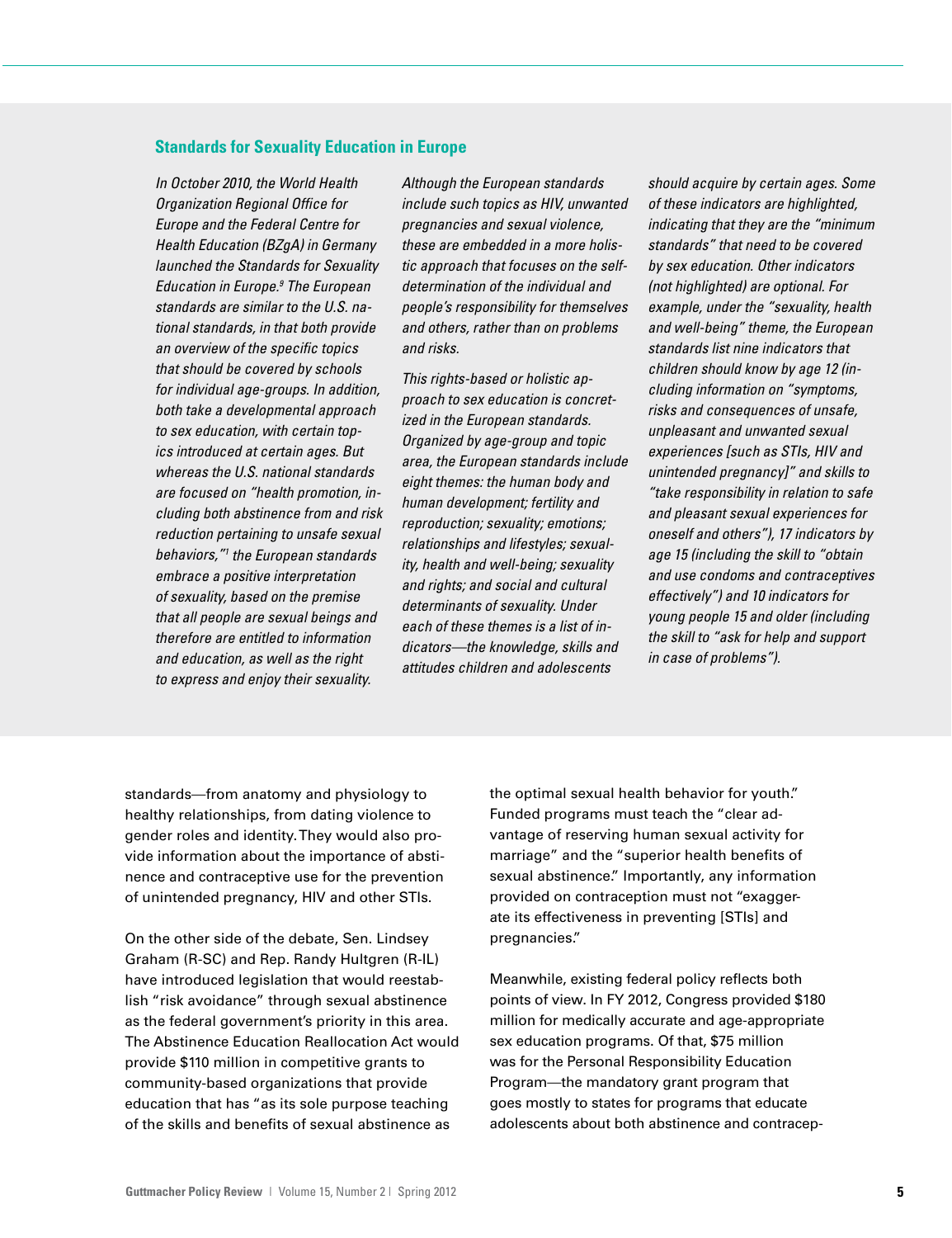tion for the prevention of pregnancy and STIs. The other \$105 million went to the Teen Pregnancy Prevention Initiative—a competitive grant program geared toward community-based groups to support evidence-based and innovative teen pregnancy prevention approaches.

At the same time, Congress provided \$55 million in FY 2012 for abstinence-until-marriage programs, even though the evidence does not support continued investment in this area.<sup>5</sup>This amount includes \$50 million for the Title V abstinence education program—the mandatory grants program to states that includes the eight-point statutory definition of an eligible "abstinence education" program, which includes teaching "that sexual activity outside of the context of marriage is likely to have harmful psychological and physical effects" and that "a mutually faithful monogamous relationship in context of marriage is the expected standard of human sexual activity." (Although constrained by the statute itself, the Obama administration is interpreting the law in the least onerous way possible to allow states to design "flexible, medically accurate and effective abstinence-based plans"—just so long as programs do not contradict any of the eight points.) In addition, social conservatives managed to restore a small grant program for abstinence education that is also tied to the eight-point definition of what constitutes abstinence education. Although the amount of money appropriated for FY 2012—\$5 million—is modest in comparison to the program at the height of its run (\$113 million in FY 2008), proponents of abstinence-only education believe, and opponents fear, it could open the door to greater amounts in the future.

It may be, then, that a self-consciously modest set of evidence-based standards, grounded in a deep understanding of the nation's public education system, is just what is needed for this country at this time. (States are experiencing the same tug-and-pull in sex education policy and politics seen at the federal level.) "Local school districts are looking for research-based guidance on sexual health education," says Bonnie Edmondson, an education consultant with the Connecticut State Department of Education, which has used

the national standards to develop its own state standards for sexual health education. "Having national standards means that state education agencies and local school districts don't have to navigate this area on their own. The national standards answer a need at both the state and local level, which in turn strengthens the curriculum in public schools."13 Monica Rodriguez, president and CEO of SIECUS, agrees: "Decision makers on the ground look for guidance from experts. In the months ahead, we will be working with state departments of education and local school districts to help them understand what information and skills students need, where they are today, and whether they are doing enough. The new national standards are a long-overdue, invaluable and practical resource for that important work."14 **www.guttmacher.org**

# **REFERENCES**

**1.** Future of Sex Education Initiative, *National Sexuality Education Standards: Core Content and Skills, K–12,* 2012, <http://www. futureofsexeducation.org/documents/josh-fose-standards-web.pdf>, accessed Feb. 17, 2012.

**2.** American Association for Health Education (AAHE), Groundbreaking national sexuality education standards set the new gold standard for sexuality education in public schools, press release, Reston, VA: AAHE, Jan. 9, 2012, <http://www.aahperd.org/aahe/advocacy/ pressreleases/education.cfm>, accessed Feb. 16, 2012.

**3.** Haffner D, New minimum standards for sex education: progress or retreat? *RH Reality Check,* Jan. 15, 2012, <http://www.rhrealitycheck. org/article/2012/01/13/new-minimum-standards-sex-educationprogress-or-retreat>, accessed Mar. 29, 2012.

**4.** Lindberg LD and Maddow-Zimet I, Consequences of sex education on teen and young adult sexual behaviors and outcomes, *Journal of Adolescent Health,* 2012, <http://www.guttmacher.org/pubs/journals/ j.jadohealth.2011.12.028.pdf>, accessed May 1, 2012.

**5.** Kirby D, *Emerging Answers 2007: Research Findings on Programs to Reduce Teen Pregnancy and Sexually Transmitted Diseases,*  Washington, DC: National Campaign to Prevent Teen and Unplanned Pregnancy, 2007, <http://www.thenationalcampaign.org/EA2007/ EA2007\_full.pdf>, accessed Apr. 30, 2012.

**6.** Division of Adolescent School Health, National Center for Chronic Disease and Prevention, Centers for Disease Control and Prevention, SHPPS topic and component specific fact sheets, 2009, <http://www. cdc.gov/HealthyYouth/shpps/2006/factsheets/topic\_component.htm>, accessed Mar. 28, 2012.

**7.** Lindberg LD, Santelli JS and Singh S, Changes in formal sex education: 1995–2002, *Perspectives on Sexual and Reproductive Health,* 2006, 38(4):182–189, <http://www.guttmacher.org/pubs/ journals/3818206.pdf>, accessed May 1, 2012.

**8.** Centers for Disease Control and Prevention, HIV, other STD, and pregnancy prevention education in public secondary schools – 45 states, 2008–2010, *Morbidity and Mortality Weekly Report,* 2012, 61(13):222–228, <http://www.cdc.gov/mmwr/preview/mmwrhtml/ mm6113a2.htm>, accessed May 1, 2012.

**9.** World Health Organization and Federal Centre for Health Education (BZgA), *Standards for Sexuality Education in Europe: A Framework for Policy Makers, Educational and Health Authorities and Specialists,* Cologne, Germany: BZgA, 2010, <http://www.bzga-whocc.de/pdf.php? id=061a863a0fdf28218e4fe9e1b3f463b3>, accessed May 1, 2012.